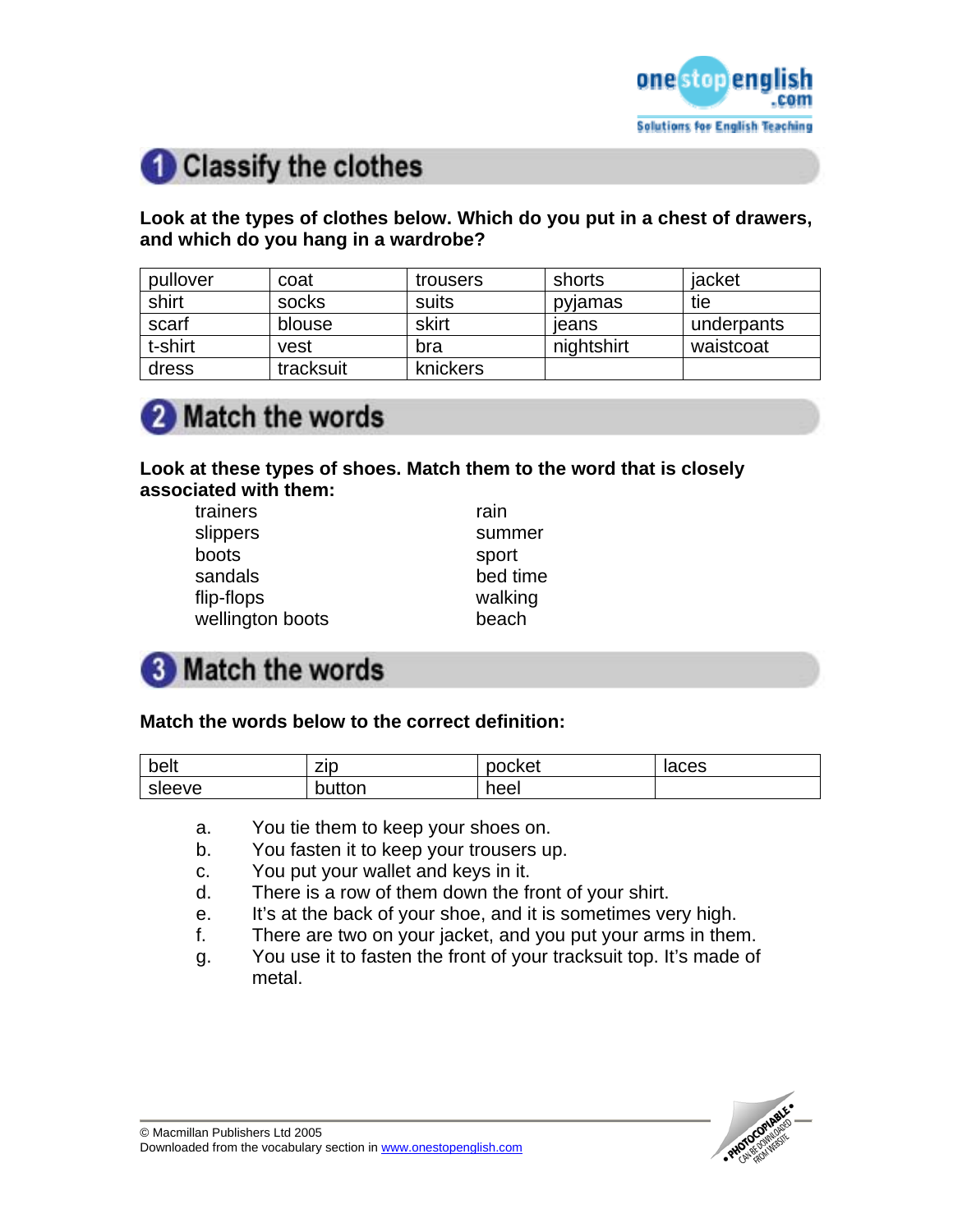

# **O** Fill the gaps

**Complete the sentences using the words below. You may need to change the form of the words. You may also need to use some of the words more than once:** 

| hang | off<br>take | fold       | dress |
|------|-------------|------------|-------|
| iron | wear        | .on<br>put |       |

- a. After using an electric \_\_\_\_\_\_\_\_\_\_ and an \_\_\_\_\_\_\_\_\_\_ board to your clothes, you should always \_\_\_\_\_\_\_\_\_\_\_\_\_ shirts in a wardrobe, and carefully \_\_\_\_\_\_\_\_\_\_\_\_\_\_\_\_\_\_t-shirts before putting them in a drawer.
- b. In the morning, I always \_\_\_\_\_\_\_\_\_\_\_\_\_\_ my shirt before my trousers, and when I go to bed I always \_\_\_\_\_\_\_\_\_\_\_\_\_\_ my trousers before my socks. I don't know why. I like \_\_\_\_\_\_\_\_\_\_\_ well. I always \_\_\_\_\_\_\_\_\_\_\_\_\_ a shirt and tie when I go to work.

## **5** Match the words

#### **Look at the materials in table A below. Match them to the clothes in table B:**

| А      |       |         |            |        |
|--------|-------|---------|------------|--------|
| cotton | denim | leather | <b>WOO</b> | felt   |
| B      |       |         |            |        |
|        |       |         |            |        |
| jeans  | hat   | shirt   | pullover   | jacket |

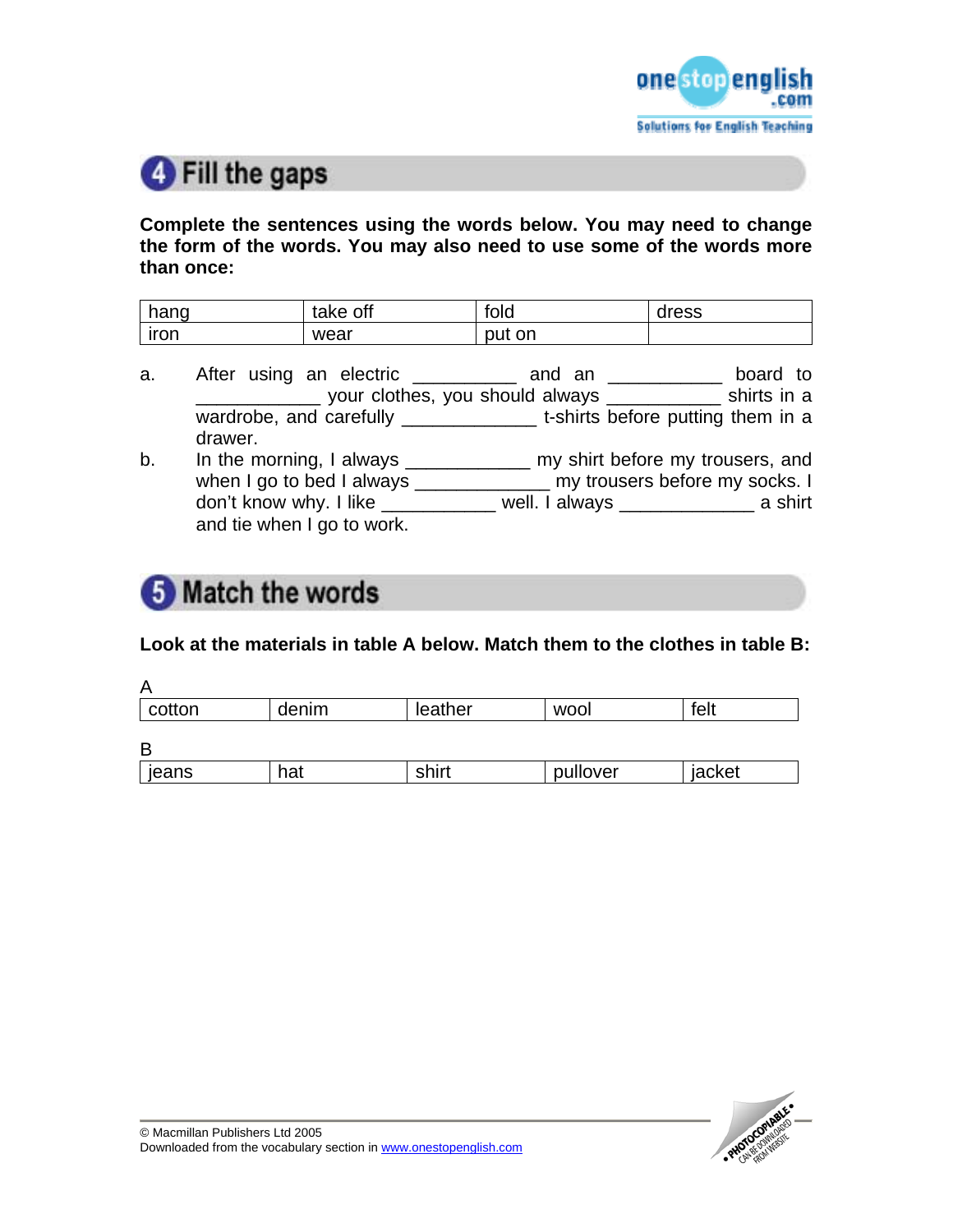

# **6** Guess the holiday

### **Look at the descriptions of what people have in their bags. Where are they going on holiday?**

A

*In my suitcase, I've packed lots of t-shirts, two pairs of shorts, my flip-flops and my sandals, my bikini, a sun hat, a summer dress, and a light pullover. I've put a raincoat in just in case.* 

### B

*I've packed my rucksack. I've put in three pullovers and a woollen hat, lots of thick socks, and two pairs of tracksuit bottoms. There isn't enough room for my heavy boots.* 

**Imagine you are going on holiday. Write a list of what you are going to put in your suitcase or rucksack.** 



**Interview your partner about what they wear. Ask the questions below:** 

- What sort of clothes do you usually wear?
- What colours suit you?
- What's your favourite item of clothing?
- How many pairs of shoes have you got?
- Are you a slave to fashion?
- Do you buy/ wash/ iron/ fold up your own clothes?

### **Tell the class about your partner.**